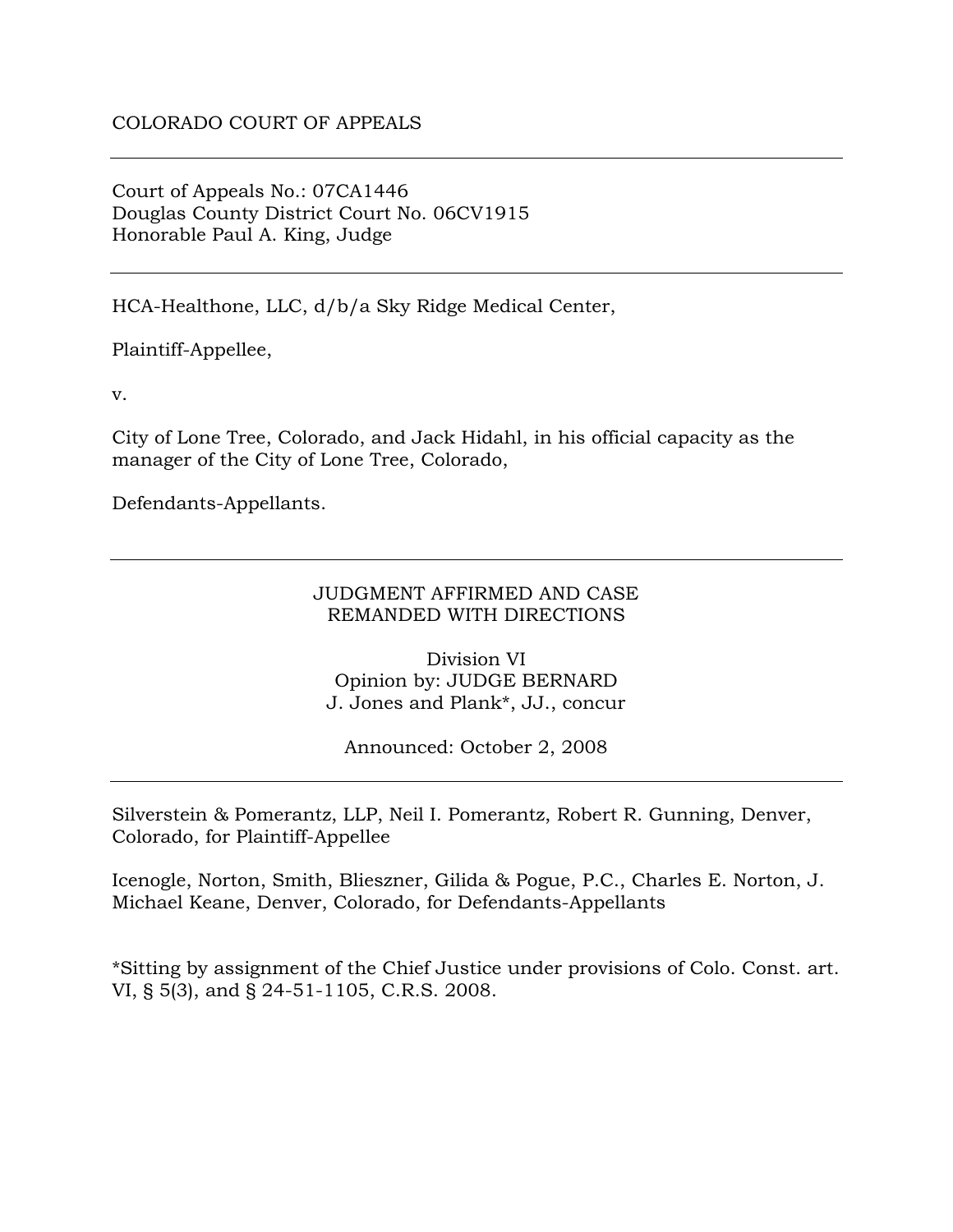In this action for a refund of municipal use tax payments, defendants, the City of Lone Tree (the City) and its manager, appeal the district court's order granting summary judgment for plaintiff, HCA-Healthone, LLC (HCA). We affirm, and we remand to the district court to determine whether attorney fees and costs on appeal should be awarded to HCA.

## I. Background

## A. History of the City's Use Tax

 The City was incorporated as a statutory city in December 1995. *See* §§ 31-1-203, 31-2-101, C.R.S. 2008. In July 1996, the City Council adopted an ordinance (the 1996 ordinance). It had two express purposes: to impose a 1.5% tax on the sales of tangible and personal property, and the furnishing of services, that occurred in the City; and to establish a 1.5% use tax "for the privilege of using, or consuming, in the City . . . any construction and building materials, purchased at retail."

The 1996 ordinance stated that, upon its adoption by the City Council, it would be submitted to the City's voters for approval at an election held in November 1996, to "be conducted in the manner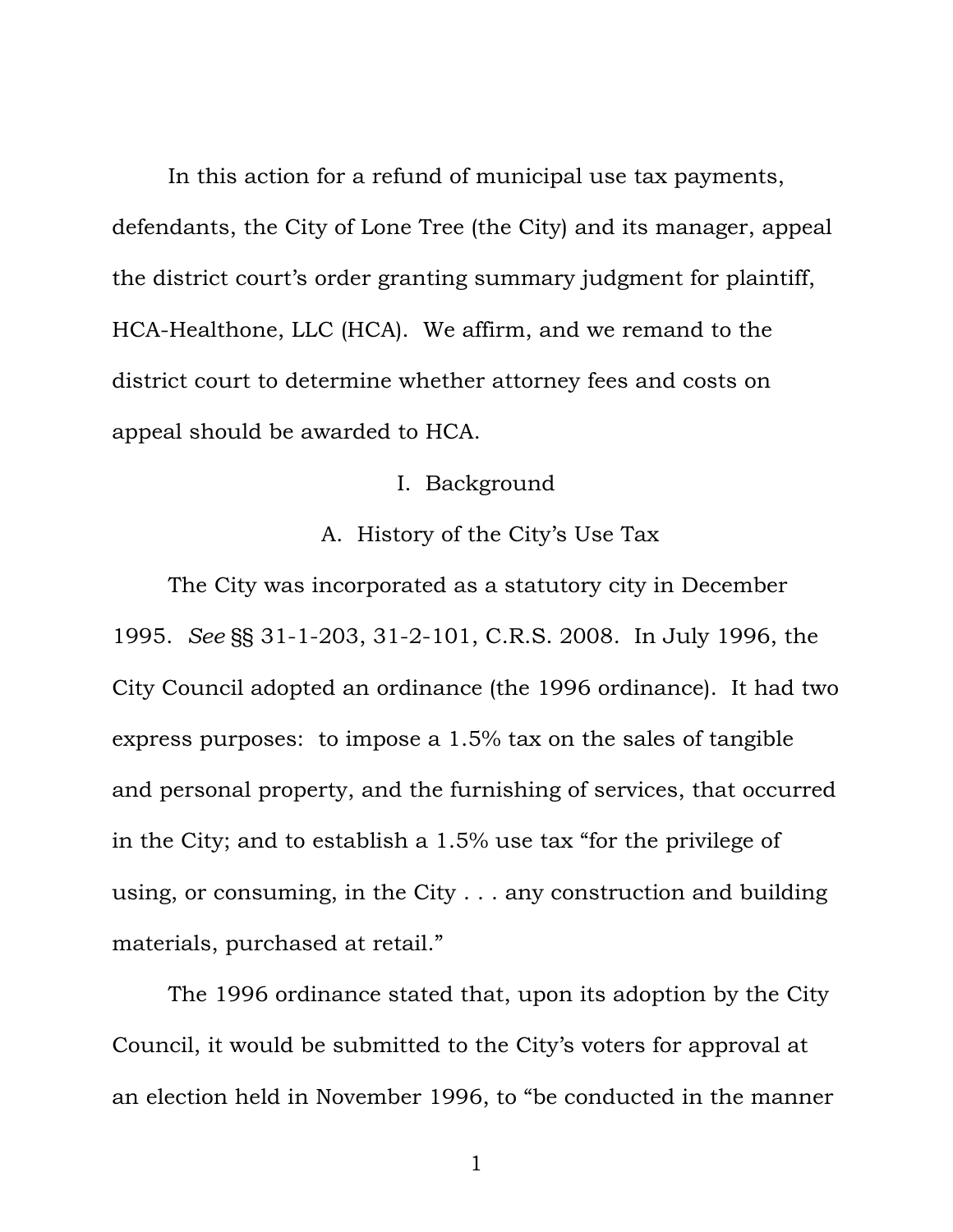provided by" Colorado Constitution article X, section 20, the

Taxpayers' Bill of Rights (TABOR). This issue appeared on the

November ballot, and its title stated:

SHALL [THE CITY'S] TAXES BE INCREASED \$3.0 MILLION ANNUALLY, SUCH REVENUES TO BE GENERATED SOLELY FROM A SALES TAX NOT TO EXCEED A RATE OF ONE AND ONE-HALF PERCENT PER DOLLAR OF TAXABLE TRANSACTIONS, BEGINNING IN FISCAL YEAR 1997, AND BY WHATEVER ADDITIONAL AMOUNTS ARE PRODUCED EACH YEAR THEREAFTER FROM A SALES TAX NOT TO EXCEED A RATE OF ONE AND ONE-HALF PERCENT PER DOLLAR OF TAXABLE TRANSACTIONS; AND SHALL THE CITY BE AUTHORIZED TO COLLECT AND SPEND, AS A VOTER APPROVED REVENUE CHANGE, SUCH SALES TAX REVENUES . . . AS MORE SPECIFICALLY SET FORTH IN [the 1996 ordinance]?

A copy of the 1996 ordinance was incorporated as part of the ballot issue's language. The electorate approved the ballot issue, and the 1996 ordinance went into effect on January 1, 1997.

The City became a home rule city under section 31-2-204, C.R.S. 2008, in May 1998. In May 1999, the City Council enacted a new ordinance (the 1999 ordinance), which repealed and replaced the 1996 ordinance. The purpose for the new ordinance was to create a "comprehensive sales tax [o]rdinance establishing the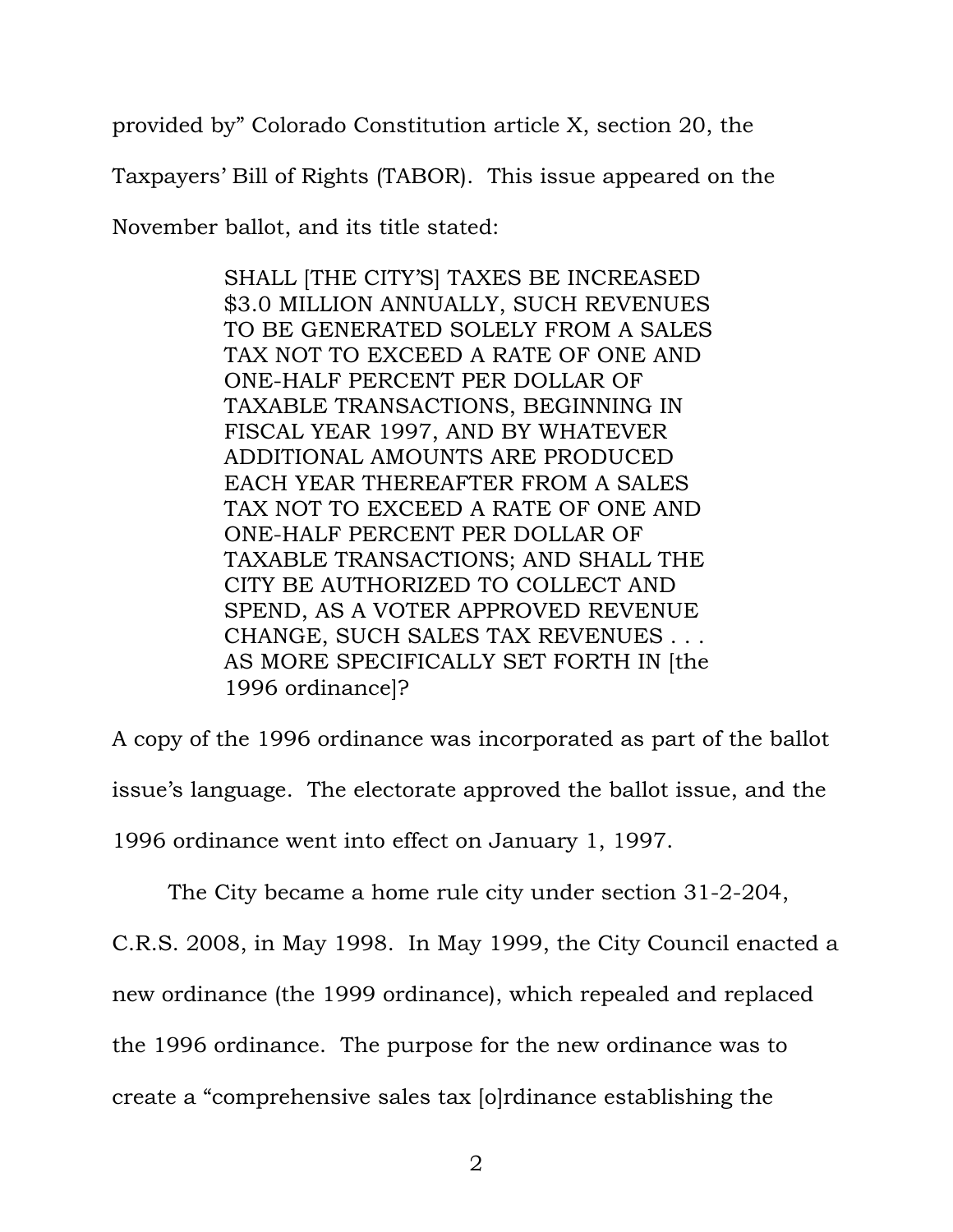taxes, exemptions, collection and administrative authority and procedures." Like the 1996 ordinance, the 1999 ordinance established a 1.5% sales tax on the sales of tangible personal property and the furnishing of services; and a 1.5% use tax "for the privilege of using, or consuming in the City . . . any construction and building materials, purchased at retail." The 1999 ordinance was not submitted to the voters.

It was, however, repealed by an ordinance passed by the City Council in 2003 (the 2003 ordinance), which, as relevant here, significantly expanded the use tax to 1.5% "for the privilege of storing, using, distributing or consuming in the City any article of tangible personal property, purchased at retail." The 2003 ordinance stated that the 1999 ordinance would be repealed unless the 2003 ordinance was found to be unenforceable. If that event occurred, then the 1999 ordinance would be "deemed in full force and effect." Otherwise, the 2003 ordinance stated it would become effective in July 2003. The 2003 ordinance did not contain any language requiring that it be approved by the City's voters.

In 2004, the City passed an ordinance (the 2004 ordinance) submitting the expanded use tax to the voters and, upon the voters'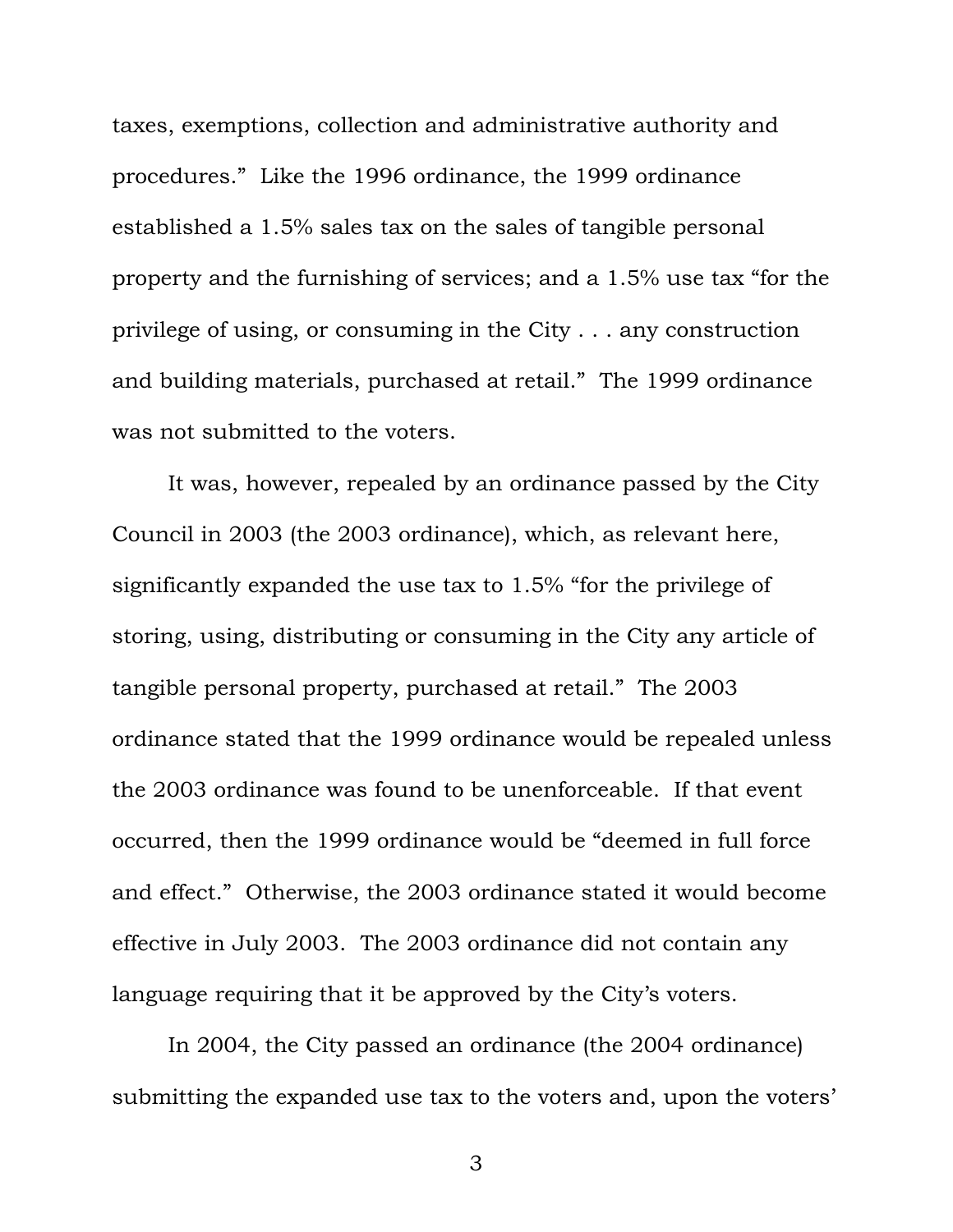approval of the expanded tax, repealing the 2003 ordinance. The 2004 ordinance stated, in relevant part:

- TABOR "requires any tax policy change of a district that results or would result in a net tax revenue gain to have voter approval in advance"; and
- The City "proposes upon an approving vote of its qualified and registered electors to restate with amendment its sales and use tax ordinance which will constitute a tax policy change resulting in a net tax revenue gain without, however, any tax rate increase, new tax, extension of an expiring tax, or property tax increase or mill levy increase above that of the prior year."

The voters did not approve the 2004 ordinance at the November election.

After the defeat of the 2004 ordinance at the polls, City officials issued several documents which indicated that they believed that the existing use tax only applied to construction and building materials. For example, a December 2004 letter from the City's sales tax administrator stated that the City "does not require anyone to pay use tax other than on construction and building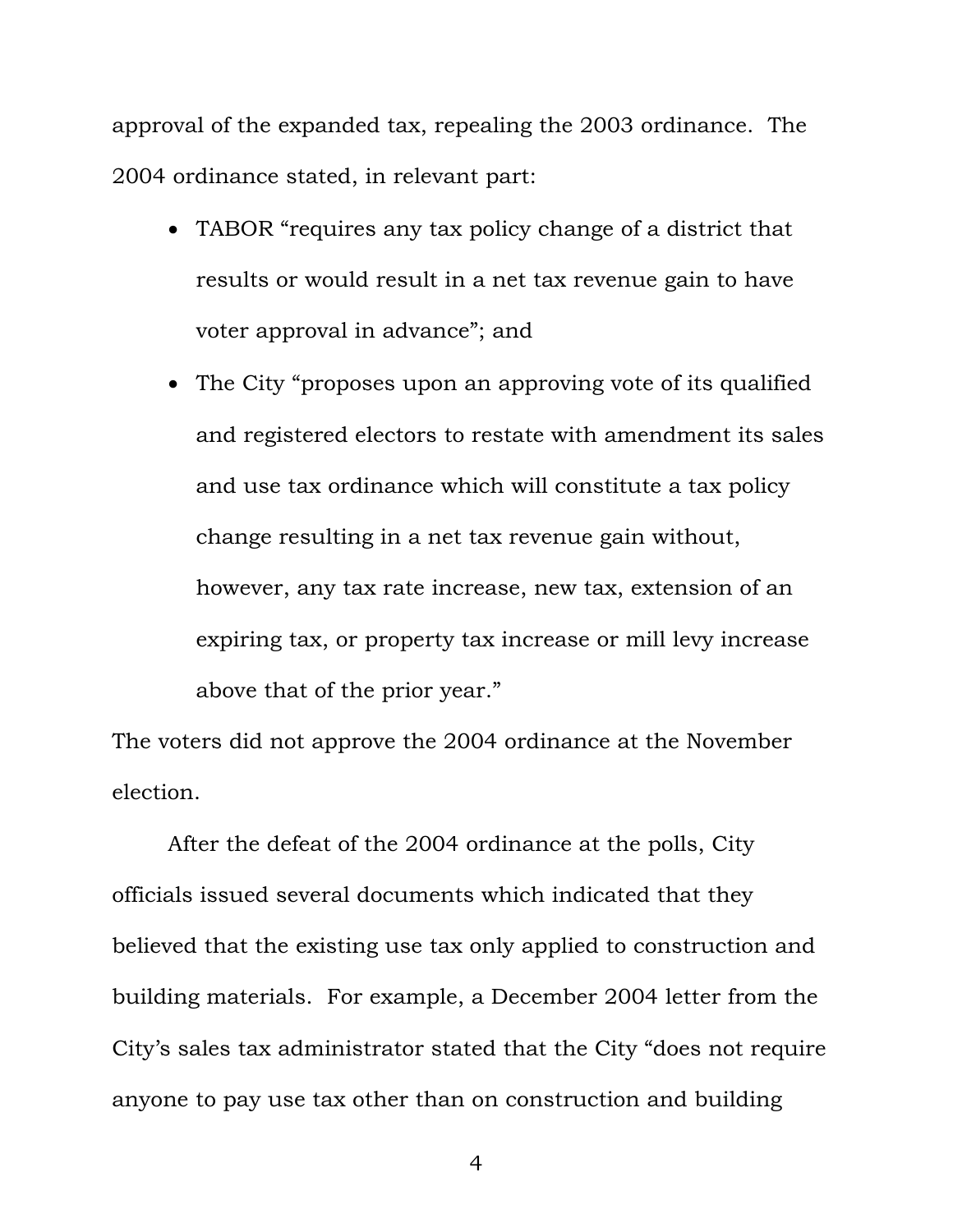materials." The City also refunded use taxes paid by several businesses between 2003 and 2006 on property that did not constitute construction and building materials.

In May 2006, the City's voters approved a ballot issue that read:

> SHALL CITY . . . TAXES BE INCREASED BY UP TO \$700,000 ANNUALLY FOR FISCAL YEAR 2003 (FIRST FISCAL YEAR DOLLAR INCREASE) AND BY WHATEVER ADDITIONAL AMOUNTS ARE PRODUCED EACH YEAR THEREAFTER, (SUCH INCREASE RESULTING FROM A CHANGE IN APPLICATION OF THE SALES AND USE TAX TO INCLUDE CERTAIN TRANSACTIONS OCCURRING OUTSIDE THE CITY FOR WHICH A CITY SALES OR USE TAX IS NOT OTHERWISE PAID, AND NOT FROM ANY SALES OR USE TAX RATE INCREASE, ANY NEW TAX, ANY EXTENSION OF AN EXPIRING TAX, AND NOT FROM ANY PROPERTY TAX INCREASE OR MILL LEVY INCREASE), AND SHALL SUCH INCREASED TAXES CONSIST OF SALES AND USE TAXES IMPOSED BY THE CITY THROUGH ORDINANCES ADOPTED FROM TIME TO TIME, SUCH ORDINANCES SUBJECT ONLY TO THE LIMITATIONS CONTAINED IN THE COLORADO AND U.S. CONSTITUTIONS . . . AND SHALL THE DELAY IN VOTING ON THIS BALLOT QUESTION SINCE 2003 BE APPROVED AS A VOTER APPROVED DELAY OF UP TO FOUR YEARS AS PERMITTED BY [TABOR]?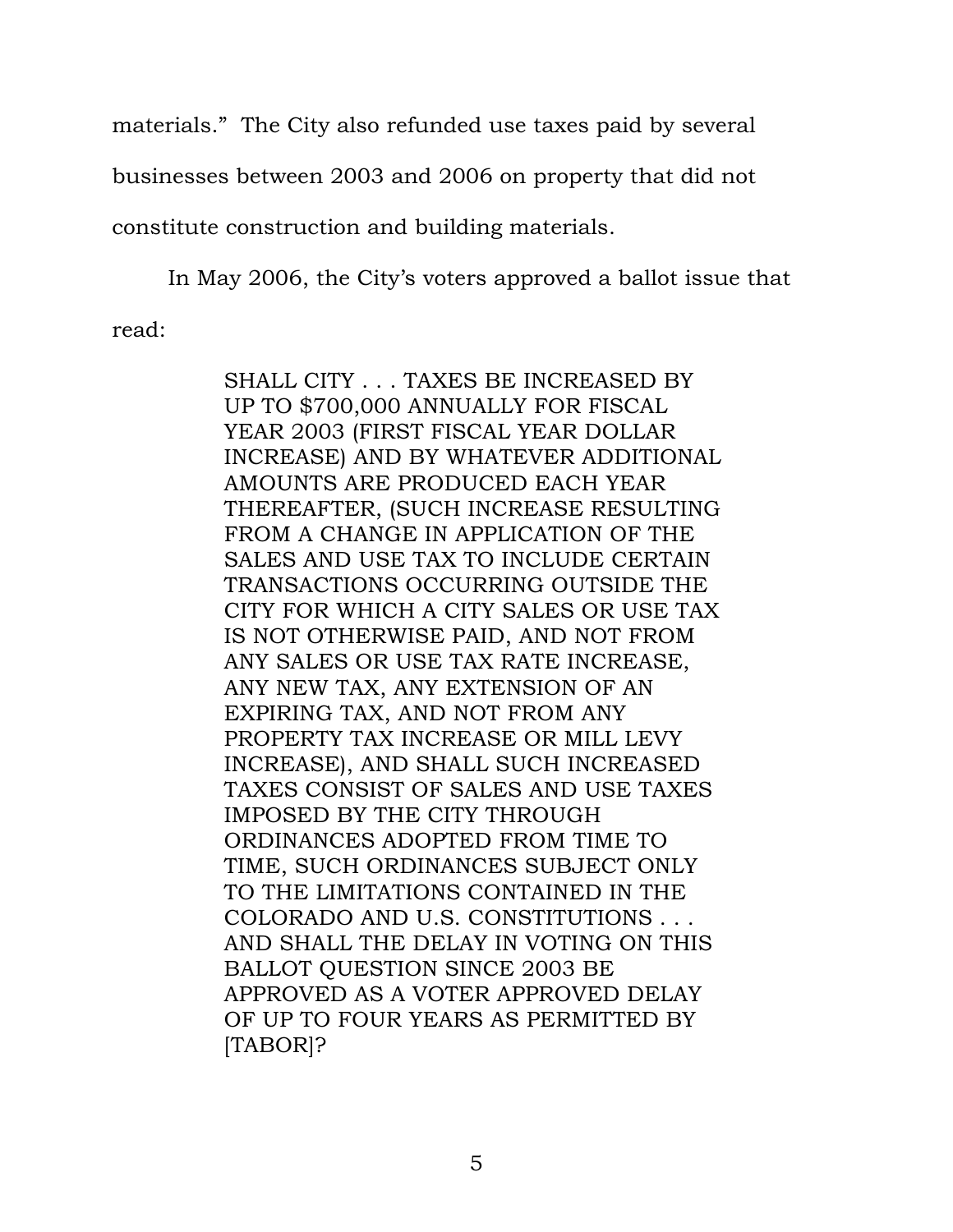In June 2006, the City Council passed an ordinance (the 2006 ordinance) that

> impos[ed] a [1.5%] use tax to be paid by every person or entity for exercising the taxable privilege of storing, using, distributing or consuming tangible personal property at retail in the City.

 The declarations of policy in the 2006 ordinance included a statement that (1) TABOR "requires any tax policy change of a district that results or would result in a net tax revenue gain to have voter approval in advance"; and (2) in May 2006, the City's voters

> voted to restate with amendment the City's sales and use tax ordinance which will constitute a tax policy change resulting in a net tax revenue gain without, however, any tax rate interest increase, new tax, extension of an expiring tax, or property tax increase or mill levy increase above that of the prior year.

The 2006 ordinance became effective in July 2006.

 Thereafter, the City posted information on its Internet website informing taxpayers about the "New . . . Use Tax Regulations in Effect." The website stated that (1) the City had approved an ordinance "[t]his summer . . . that [has] an impact on all persons that do business in the City"; (2) "effective immediately, the City  $\dots$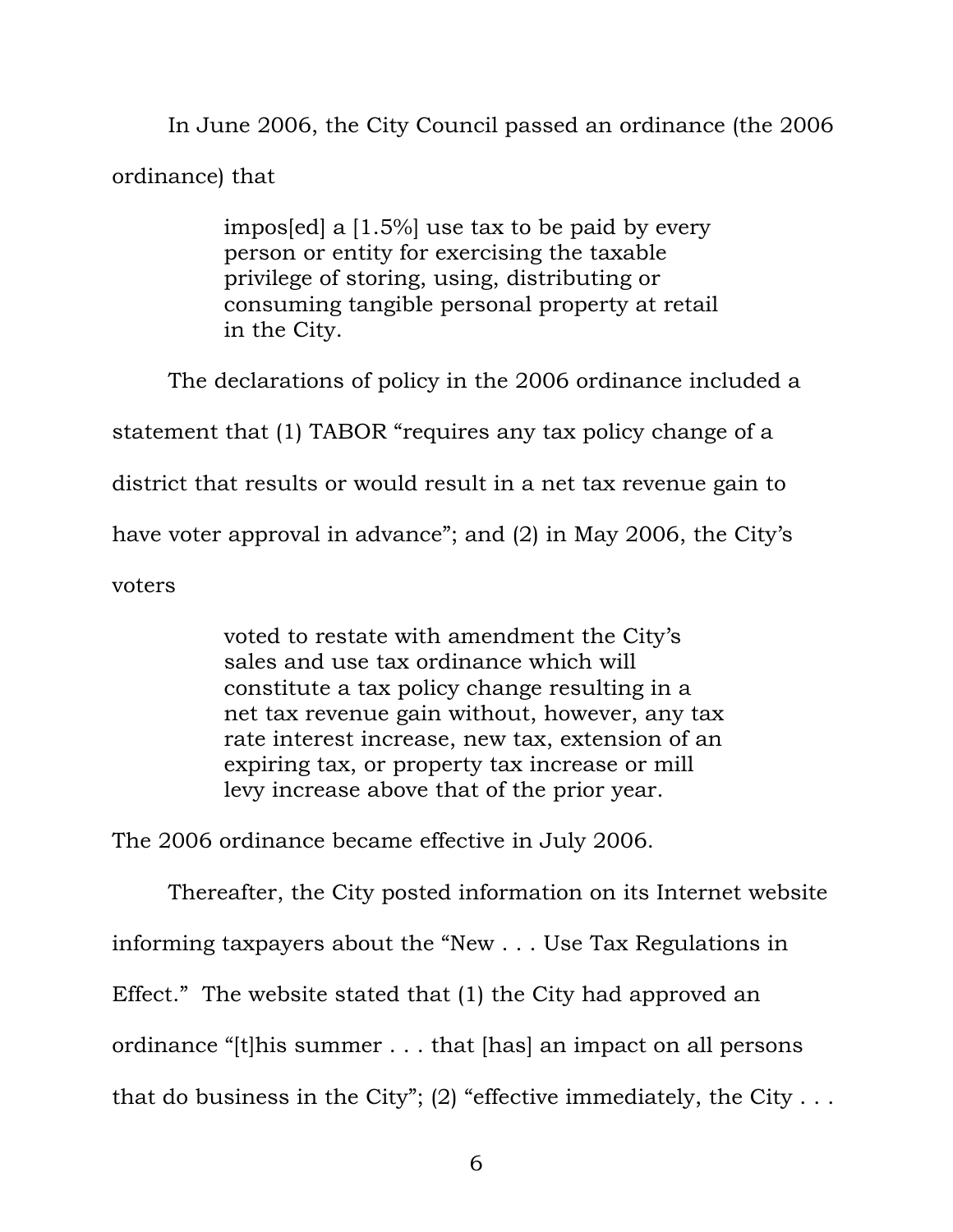is authorized to collect a 1.5% Use Tax upon the purchase of any tangible property on which sales tax was not paid"; and (3) "[a]ll businesses should begin tracking and remitting use taxes effective July 21, 2006."

### B. History of This Case

In August 2003, Skyridge Medical Center (Skyridge) began operations in the City. Skyridge is owned and operated by HCA.

Shortly after Skyridge began operations, an HCA employee asked City officials to clarify the scope of the City's use tax. The officials replied that, upon the enactment of the 2003 ordinance, businesses were required to pay a use tax on all forms of tangible personal property. Beginning in July 2003, HCA began paying the use tax on all of HCA's tangible personal property.

In May 2005, HCA discovered a letter written by the City Attorney stating that the City was only authorized to impose its use tax on construction and building materials. Consequently, beginning in June 2005, HCA stopped paying the City use tax on all tangible personal property except for construction and building materials.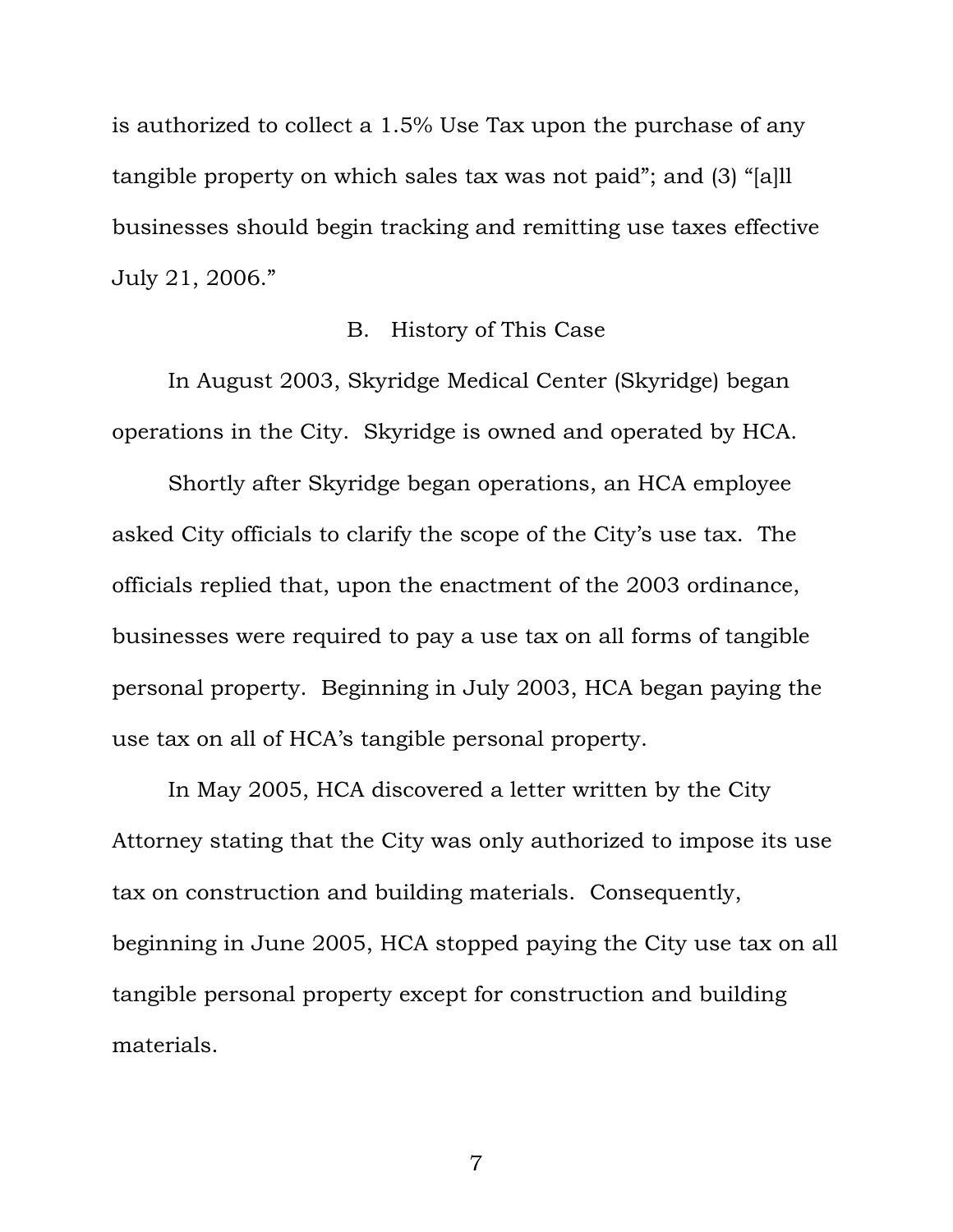HCA filed a request in November 2005 for a refund of the use taxes it paid to the City between July 2003 and May 2005 in excess of the use tax paid on construction and building materials. The City denied HCA's refund request in May 2006. HCA subsequently filed this action seeking a refund of \$447,399. HCA alleged that the use tax in excess of the tax on construction and building materials was levied in violation of TABOR.

The district court granted HCA's summary judgment motion. The court found that (1) the City had failed to comply with TABOR's requirement that new taxes be approved in advance, and, therefore, the City had no authority to levy a use tax on all tangible personal property before the 2006 ordinance became effective; (2) the City could not give the 2006 ordinance retroactive effect because TABOR expressly required the City to obtain voter approval in advance of levying new taxes; and (3) even if procuring electoral approval to give a new tax retroactive effect were permissible under TABOR, doing so would violate the Fourteenth Amendment and Colorado Constitution article II, section 11, which the district court concluded bars retroactive taxes under circumstances such as are present here. The court ordered the City to refund \$447,399 to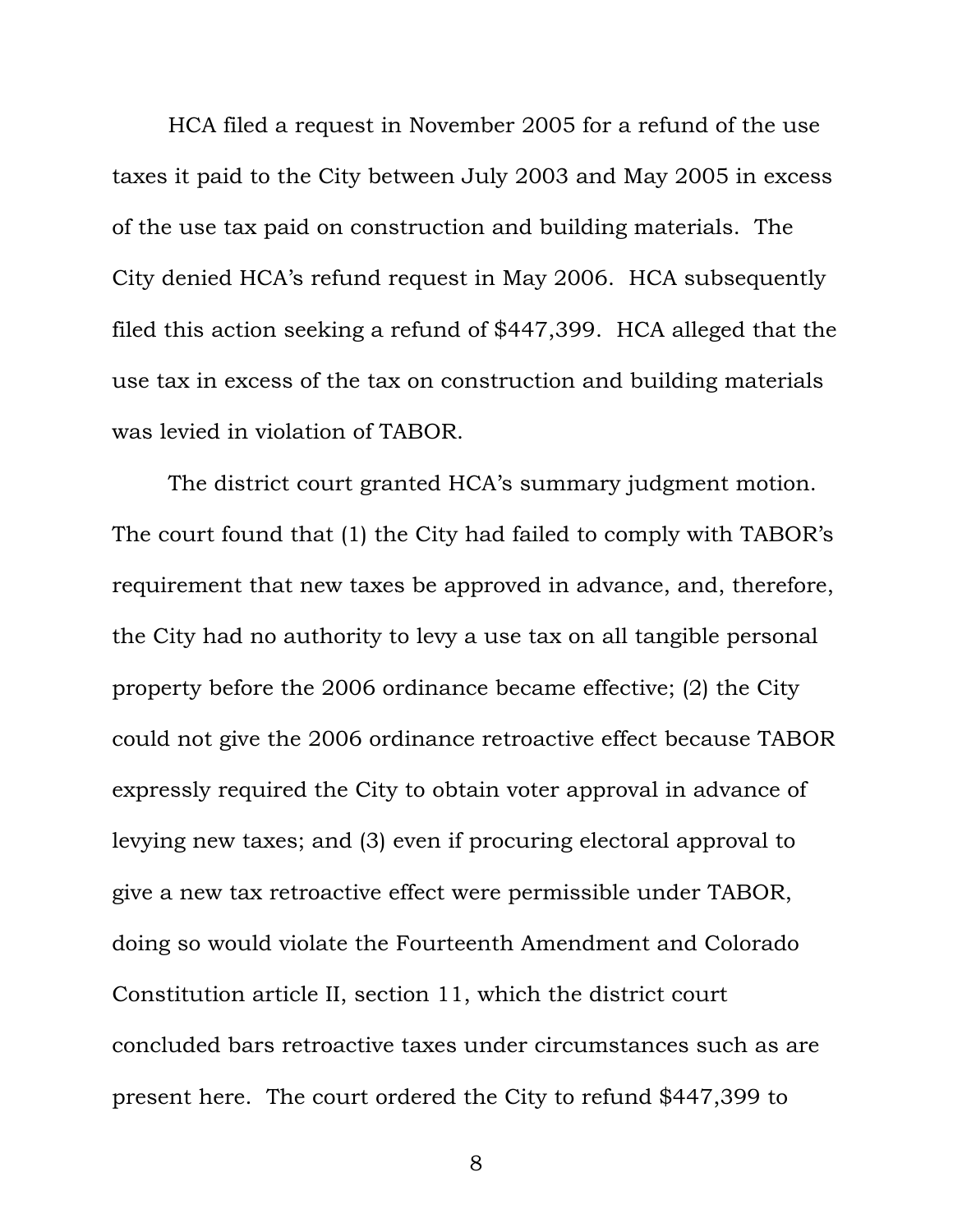HCA, and awarded HCA \$80,618.75 in attorney fees and \$2,313.64 in costs.

### II. Analysis

#### A. General Principles

On appeal, the City does not contend that there are any material issues of fact that require resolution at trial. Rather, the City argues that the district court erred in its legal conclusions concerning the interplay of TABOR and the various ordinances described above. We review such legal findings de novo, including the court's interpretation of the relevant ballot measures, statutes, and constitutional provisions. *Bruce v. City of Colorado Springs*, 129 P.3d 988, 992 (Colo. 2006); *McIntire v. Trammell Crow, Inc.*, 172 P.3d 977, 979 (Colo. App. 2007).

Our supreme court has construed TABOR to be a "limitation on the power of the people's elected representatives" imposed by the people themselves. *Bickel v. City of Boulder*, 885 P.2d 215, 226 (Colo. 1994)(emphasis omitted). As relevant here, TABOR limits government's ability to tax. "Its provisions require voter approval for certain state and local government tax increases and restrict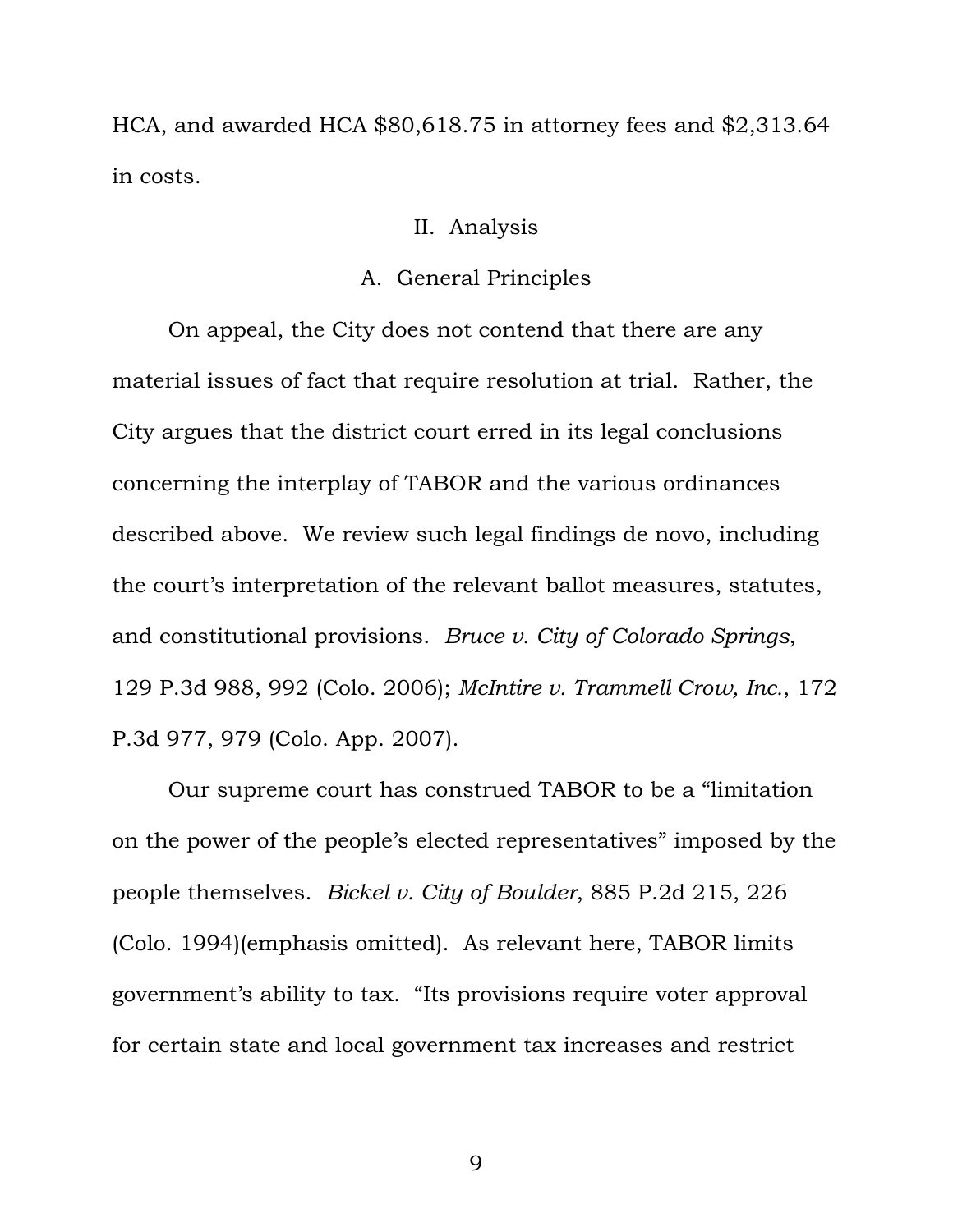property, income, and other taxes." *Havens v. Bd. of County Comm'rs*, 924 P.2d 517, 519 (Colo. 1996).

Because TABOR was added to our constitution by a citizen initiative, we do not employ all the interpretive principles we use when analyzing legislative acts. However, we apply many standard principles. Our aim is to give effect to the voters' intent. We do so by according words found in the constitutional provision their plain, common, and ordinary meanings. *Bruce*, 129 P.3d at 992-93.

TABOR provides us with guidance on how to interpret it: "Its preferred interpretation shall reasonably restrain most the growth of government." Colo. Const. art. X, § 20(1). Therefore, if there are multiple interpretation's of TABOR's text, we must choose the one that would "create the greatest restraint" on government's growth. *Bickel*, 885 P.2d at 229.

In looking at TABOR's language, we do not read it "to create an exception that the plain language does not suggest, warrant, or mandate." *Bruce*, 129 P.3d at 993 (quoting *Town of Telluride v. Lot Thirty-Four Venture, L.L.C.*, 3 P.3d 30, 35 (Colo. 2000)). If ambiguities are found, we interpret the constitutional provisions as a whole to determine whether we can harmonize them. *Bruce*, 129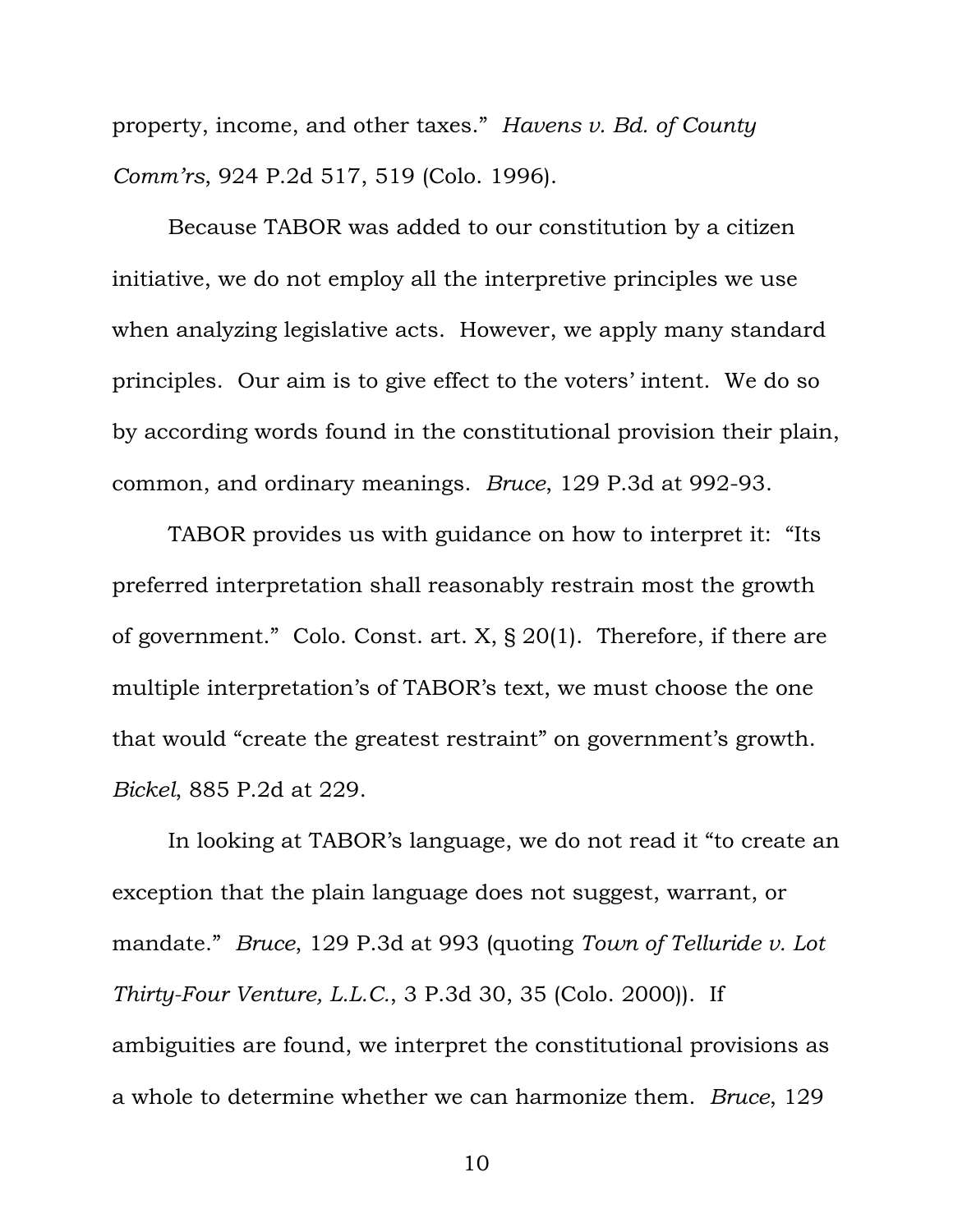P.3d at 992. We avoid "unjust, absurd or unreasonable" results. *Bickel*, 885 P.2d at 229.

# B. Did the 1996 Ordinance Impose a Use Tax on All Tangible Property?

The City contends that the 1996 ordinance imposed a use tax on all tangible property. We disagree for the following reasons:

- The text of the ballot issue that the City's voters approved in November 1996 stated that the City's taxes were to be increased, collected, and spent "as more specifically set forth" in the 1996 ordinance. The 1996 ordinance, the text of which was incorporated into the ballot measure, expressly limited the use tax to any "construction and building materials, purchased at retail." Thus, it is clear that the intent of the City's voters was to limit the use tax to construction and building materials, and there is no indication in the language of either the ballot issue or the 1996 ordinance that the use tax would be expanded in the future to include all tangible property.
- At the time the City's voters authorized the 1996 ordinance, the City was a statutory city. Under section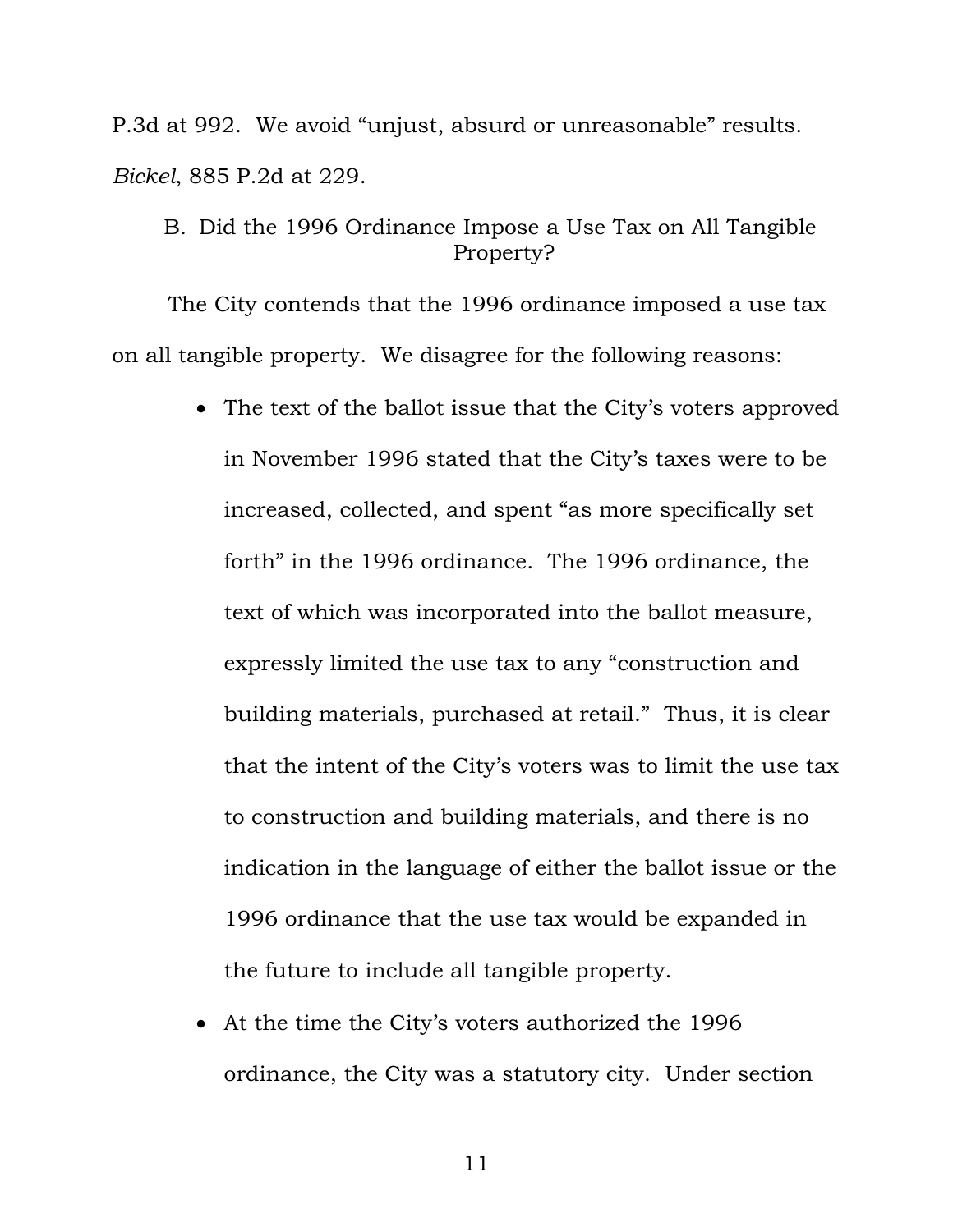29-2-109(1), C.R.S. 2008, a statutory city can only, as relevant here, impose a use tax "for the privilege of using or consuming in the . . . city . . . construction and building materials purchased at retail." Thus, the scope of the use tax the City's voters approved in the 1996 ordinance was limited, by law, to construction and building materials. Under such circumstances, we cannot interpret the voter's approval of the 1996 ordinance to express an intent that the City act beyond its authority and contrary to law by imposing a use tax on all tangible personal property. *See Trappers Lake Lodge & Resort, LLC, v. Colorado Dep't of Revenue*, 179 P.3d 198, 201 (Colo. App. 2007)(refusing to adopt a proposed construction that would allow violations of the law "with impunity," contravening legislative intent and producing an absurd or unreasonable result).

• The 1999 ordinance, passed after the City became a home rule city, did not expand the use tax beyond the limits described in the 1996 ordinance.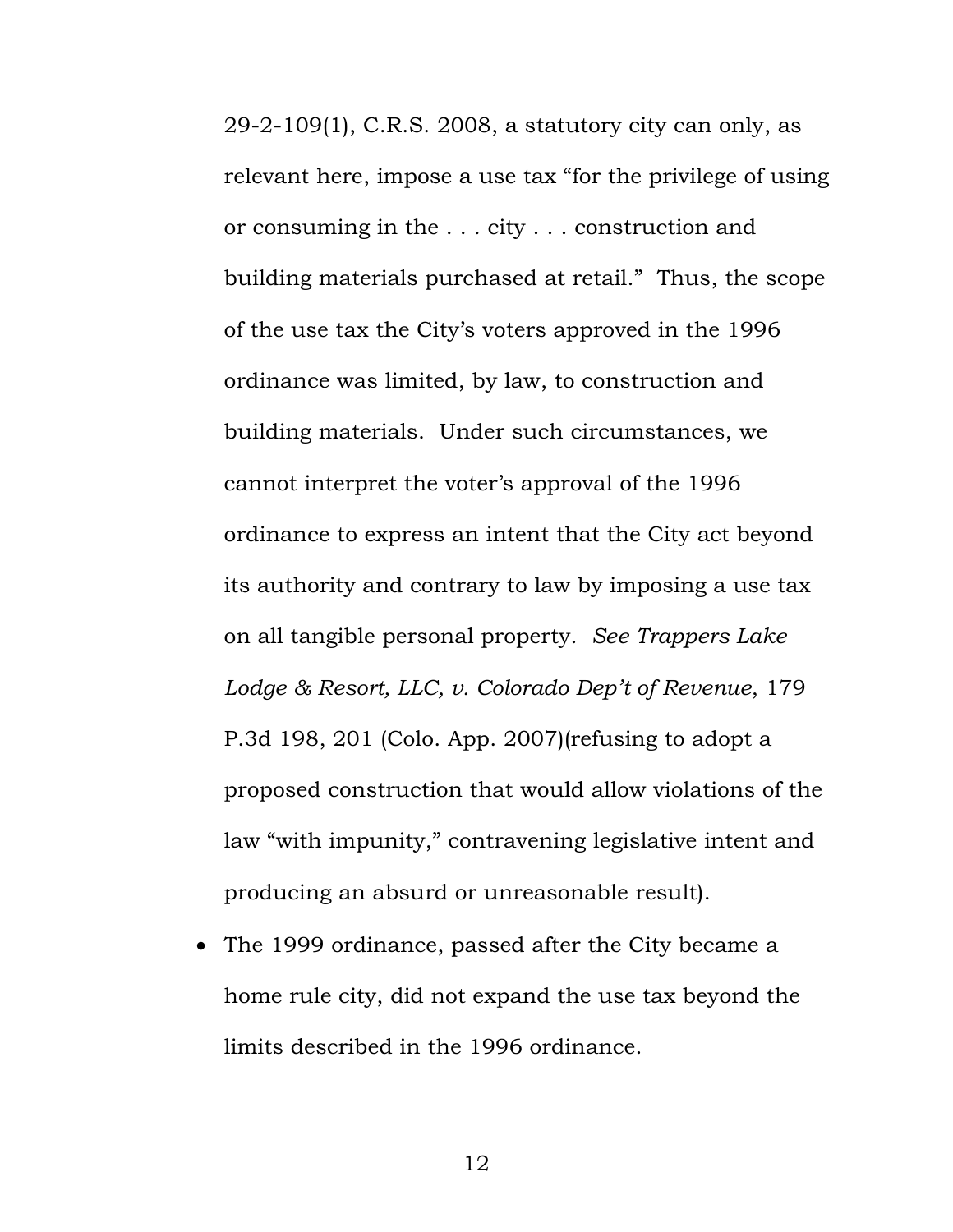The City also contends that its change in status to a home rule city gave it the authority to expand the use tax without complying with TABOR. The City correctly recognizes that a home rule city's enactments control over conflicting state statutes dealing with matters of local concern. *See City & County of Denver v. Qwest Corp.*, 18 P.3d 748, 754 (Colo. 2001).

However, TABOR is part of our constitution and not a state statute. Therefore, its passage directly modified the powers of home rule cities. *See Four-County Metropolitan Capital Improvement Dist. v. Board of County Comm'rs*, 149 Colo. 284, 294, 369 P.2d 67, 72 (1962)(powers granted to home rule cities by Colorado's constitution may be changed "[o]nly by constitutional amendment"). Further, TABOR clearly addresses a matter of statewide concern in this context because it expressly includes "any local government" within its scope. Thus, to the extent that a home rule city's ordinances conflict with TABOR's requirements, the ordinances are invalid. *See City & County of Denver*, 18 P.3d at 754.

C. Did the 2006 Ordinance Impose a Use Tax on All Tangible Property Retroactive to 2003?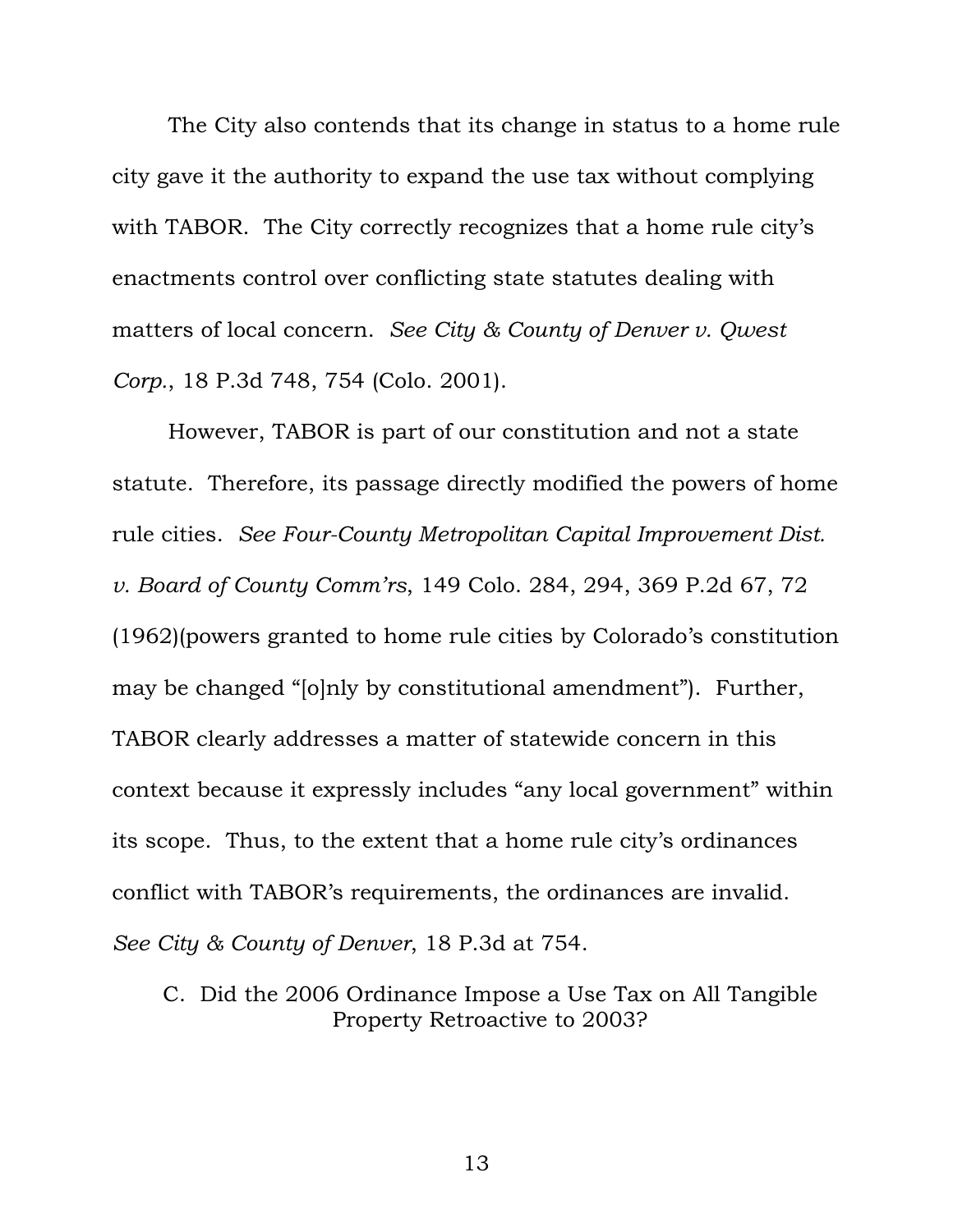TABOR requires that a state or local government conduct elections to obtain "voter approval in advance" for

> any new tax, tax rate increase, mill levy above that for the prior year, valuation for assessment ratio increase for a property class, or extension of an expiring tax, or a tax policy change directly causing a net tax revenue gain in any district.

Colo. Const. art. X, § 20(4)(a).

The phrase "in advance" means "before, ahead, beforehand." *Webster's Third New International Dictionary* 30 (2002). Thus, we conclude TABOR required the City's voters to approve the application of the use tax to all tangible personal property before it could be expanded beyond the original limitation to construction and building materials.

The City contends that this requirement was satisfied because, when the voters approved the 2006 ordinance, they approved the imposition of a use tax on all tangible property as of 2003. The City bases its argument on the following line of reasoning: (1) although the 2003 ordinance was not submitted to the voters, it expanded the use tax to include all tangible personal property; (2) the 2006 ballot issue stated that the 2006 ordinance did not create a new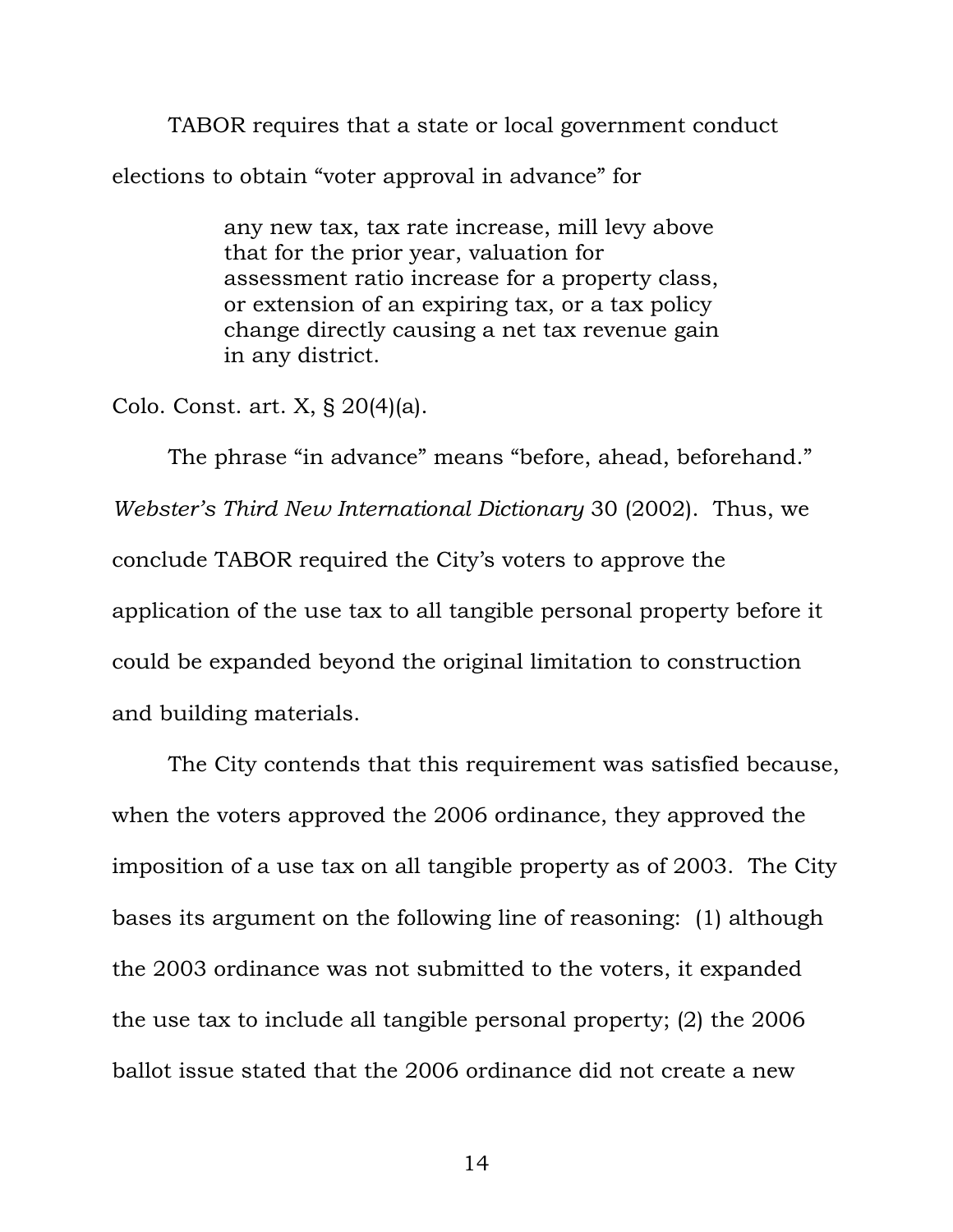tax; (3) the 2006 ballot issue asked whether "the delay in voting on this ballot question since 2003 be approved as a voter approved delay as permitted" by TABOR section 20(3)(a); and, therefore, (4) the passage of the ballot issue authorized a use tax on all tangible property effective as of the passage of the 2003 ordinance.

We are not persuaded. We conclude that the 2006 ordinance created a new tax, that the voters' approval of this new tax functions prospectively, not retroactively, and that the City's interpretation of section 20(3)(a) is inconsistent with the plain language of TABOR when read as a whole.

#### 1. New Tax

The use tax the voters approved in 1996 was limited to construction and building materials. Therefore, the expansion of the use tax to all tangible personal property constituted a new tax on all such property that was not construction or building materials, particularly because it was designed to raise revenue for the City by collecting additional funds. *See Barber v. Ritter*, 170 P.3d 763, 771-72 (Colo. App. 2007)(*cert. granted* Nov. 13, 2007).

This new use tax was not approved in 2003, because the 2003 ordinance was not submitted to the City's voters in that year. It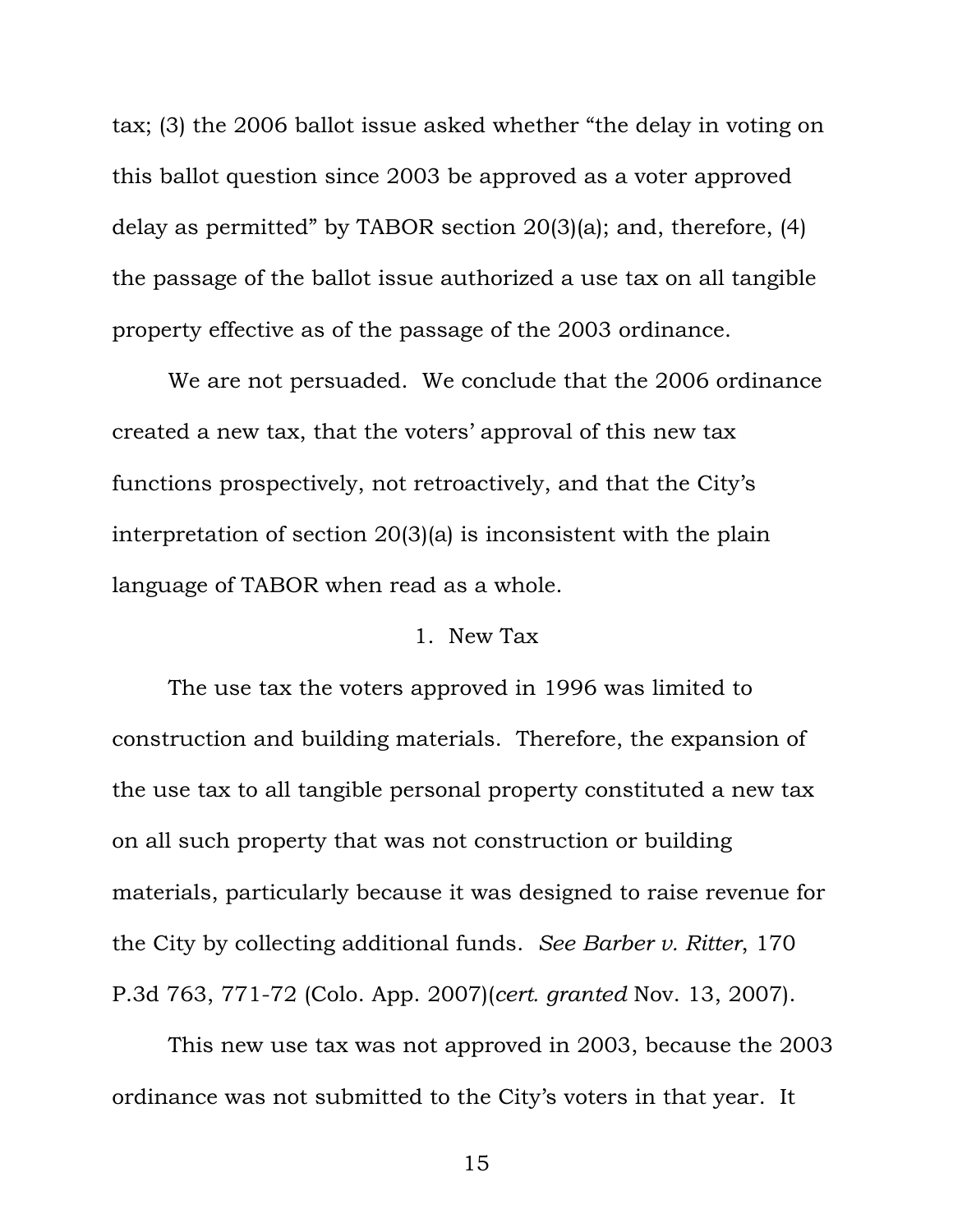was not approved in 2004, either, because the voters rejected the substance of the 2003 ordinance at the polls when the issue was presented to them in November 2004, under the title of the 2004 ordinance.

The first time the voters approved the new use tax was in 2006. Because section 20(4)(a) requires voter approval of new taxes before they may be imposed, we reject the City's argument that the new tax was imposed by the 2003 ordinance, not the 2006 ordinance.

Two factors reinforce this conclusion. First, the City's voters made clear in 2004 that they were not approving a new tax. The City's argument ignores this statement of the voters' intent concerning the expansion of the tax as represented by the 2003 ordinance. *See Bruce*, 129 P.3d at 992-93.

Second, the City made a statement inconsistent with its argument here, which indicates that it did not believe that the use tax had been expanded by the 2003 ordinance. In December 2004, the City issued a letter that stated that the use tax only applied to construction and building materials.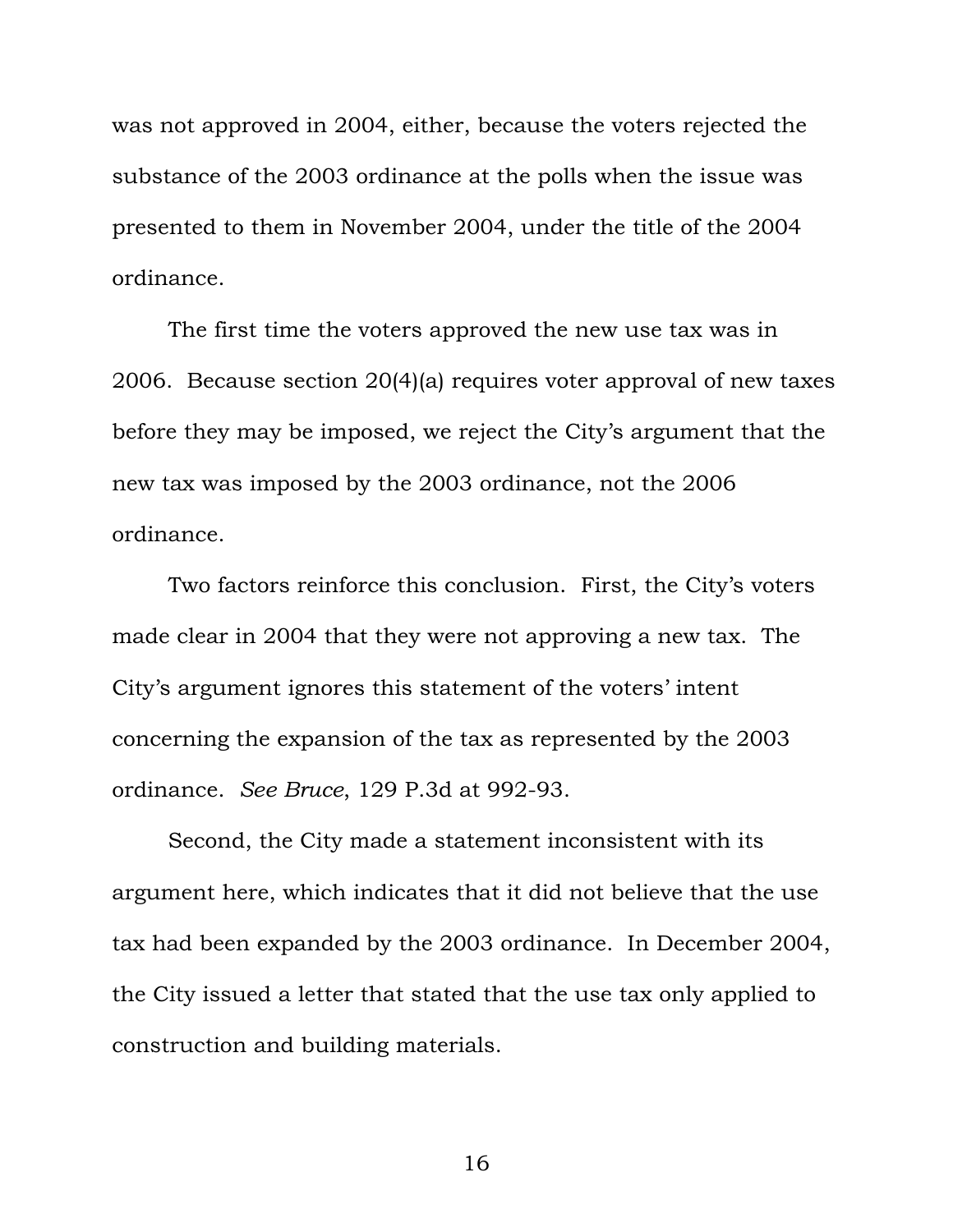These conclusions lead us to disagree with the City's assertion that the language of the 2006 ballot issue indicated that the expanded use tax was not a "new tax." The expansion of the use tax was not approved by the voters until 2006, and so, under section 20(4)(a), it was not approved by the voters beforehand. Thus, the 2006 ordinance imposed a new tax, despite the language contained in the ballot issue.

## 2. Retroactive Approval

We also disagree with the City's position that, under section 20(3)(a), the voters' approval of the 2006 ordinance functioned to authorize the expansion of the use tax as of 2003. Section 20(3)(a) is found in the "election provisions" of TABOR. It states:

> Ballot issues shall be decided in a state general election, biennial local district election, or on the first Tuesday in November of oddnumbered years. Except for petitions, bonded debt, or charter or constitutional provisions, districts may consolidate ballot issues and voters may approve a delay of up to four years in voting on ballot issues. District actions taken during such a delay shall not extend beyond that period.

The City contends that the language of this section allows a governmental entity to collect a new tax for a period of up to four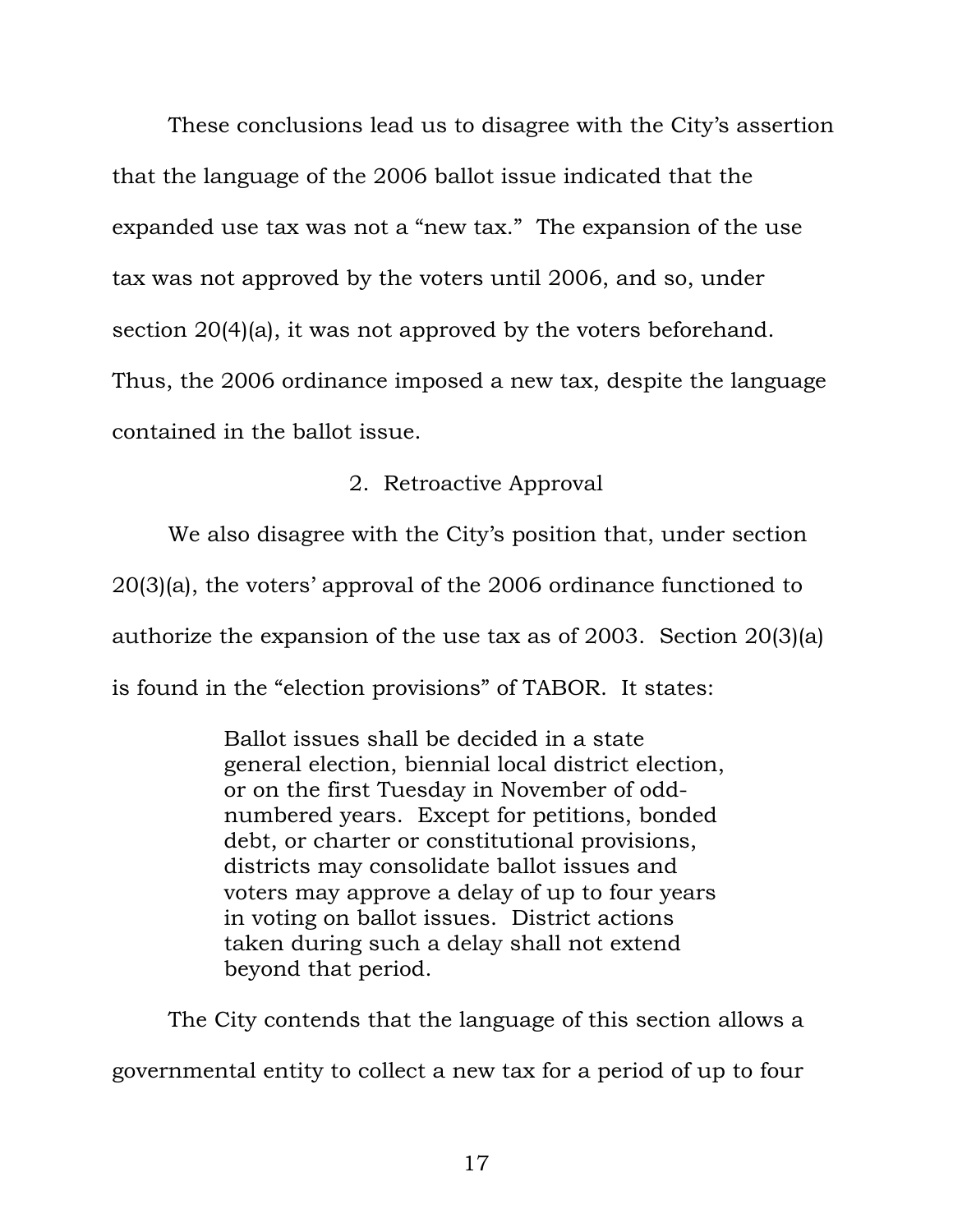years before the voters authorize it. We disagree for several reasons.

The initial sentence of section 20(3)(a) establishes a general rule: citizens vote on ballot issues at elections held in oddnumbered years. TABOR section 20(2)(a) defines "ballot issue" to mean "a non-recall petition or referred measure in an election."

The second sentence of section 20(3)(a) adds detail to the general rule. It indicates that (1) several enumerated types of ballot issues cannot be consolidated with others, and must, therefore, be voted on individually; (2) all other ballot issues can be grouped together in lots of two or more, and the voters may vote on consolidated ballot issues as a package; and (3) the voters may approve a period of up to four years between elections in which they vote on ballot issues.

The third sentence places a limitation on the conduct of state and local governments by establishing that, if voters have approved a delay in voting on a ballot issue, then any action the government takes concerning that issue during a voter-authorized delay cannot continue unless the voters approve the ballot issue. Reading TABOR as a whole, we conclude that this third sentence cannot be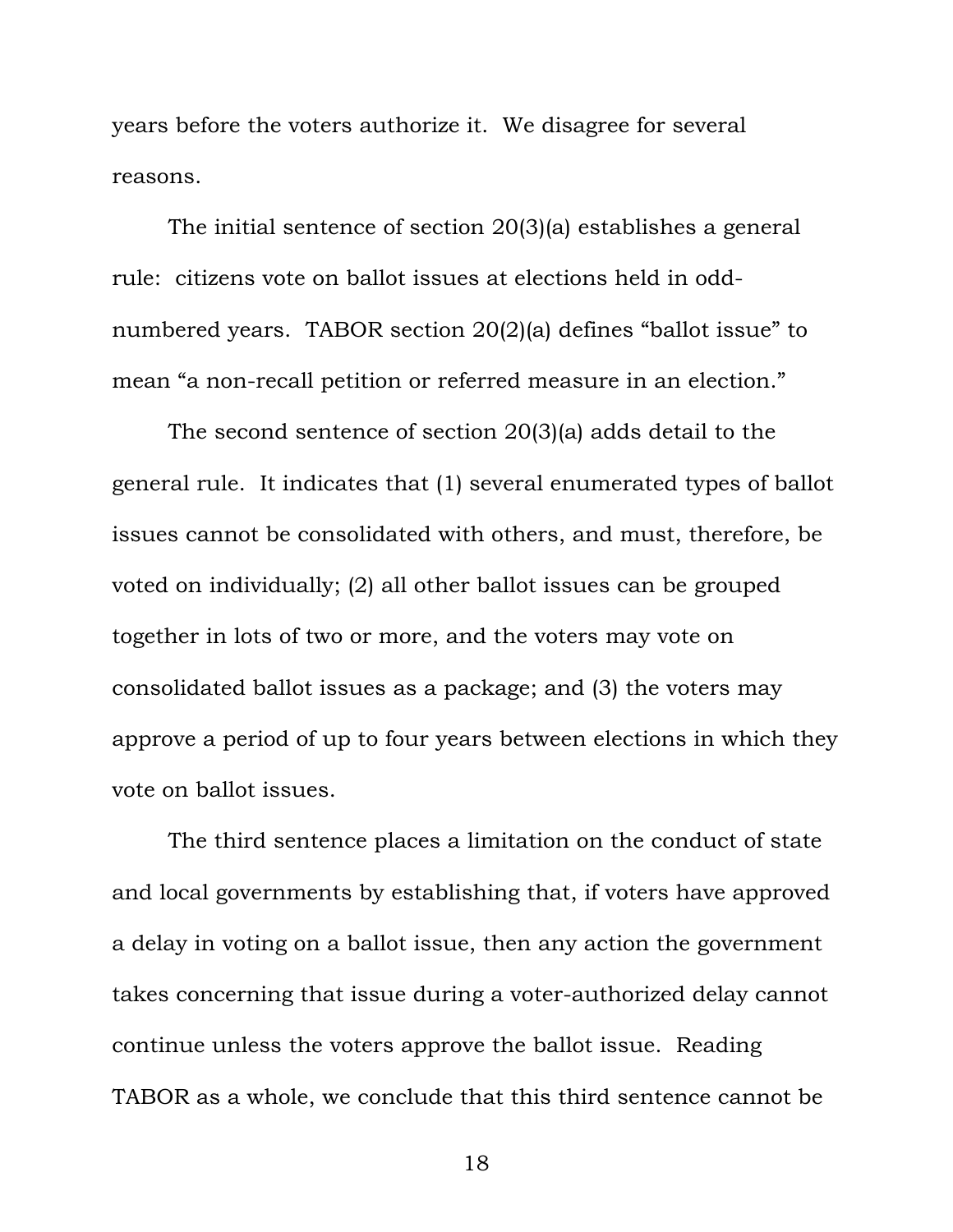interpreted to mean that state or local governments may impose new taxes, collect them, and postpone submitting them to the voters for approval for up to four years.

First, section 20(4)(a) states that voters must approve any new tax in "advance." This is a clear demonstration of the voters' intent in adopting TABOR that approval of a tax must occur before it is imposed, not afterward. Allowing a government to impose a tax and collect it before the voters decide whether to approve it means that the tax will not have been approved in "advance."

Second, section 20(3)(a) does not contain a reference to section 20(4)(a). Therefore, there is no express statement in section 20(3)(a) that the government "actions" described in its third sentence include any of the revenue generating measures listed in section  $20(4)(a)$ .

Third, because the term "ballot issue" is defined as "non-recall petition[s] or referred measure[s] in an election," it includes within its scope a variety of issues beyond the revenue generating measures covered by section 20(4)(a), or the issues expressly excluded by section 20(3)(a). *See Zaner v. City of Brighton*, 917 P.2d 280, 284 (Colo. 1996)(section 20(3)(a) "may reasonably be construed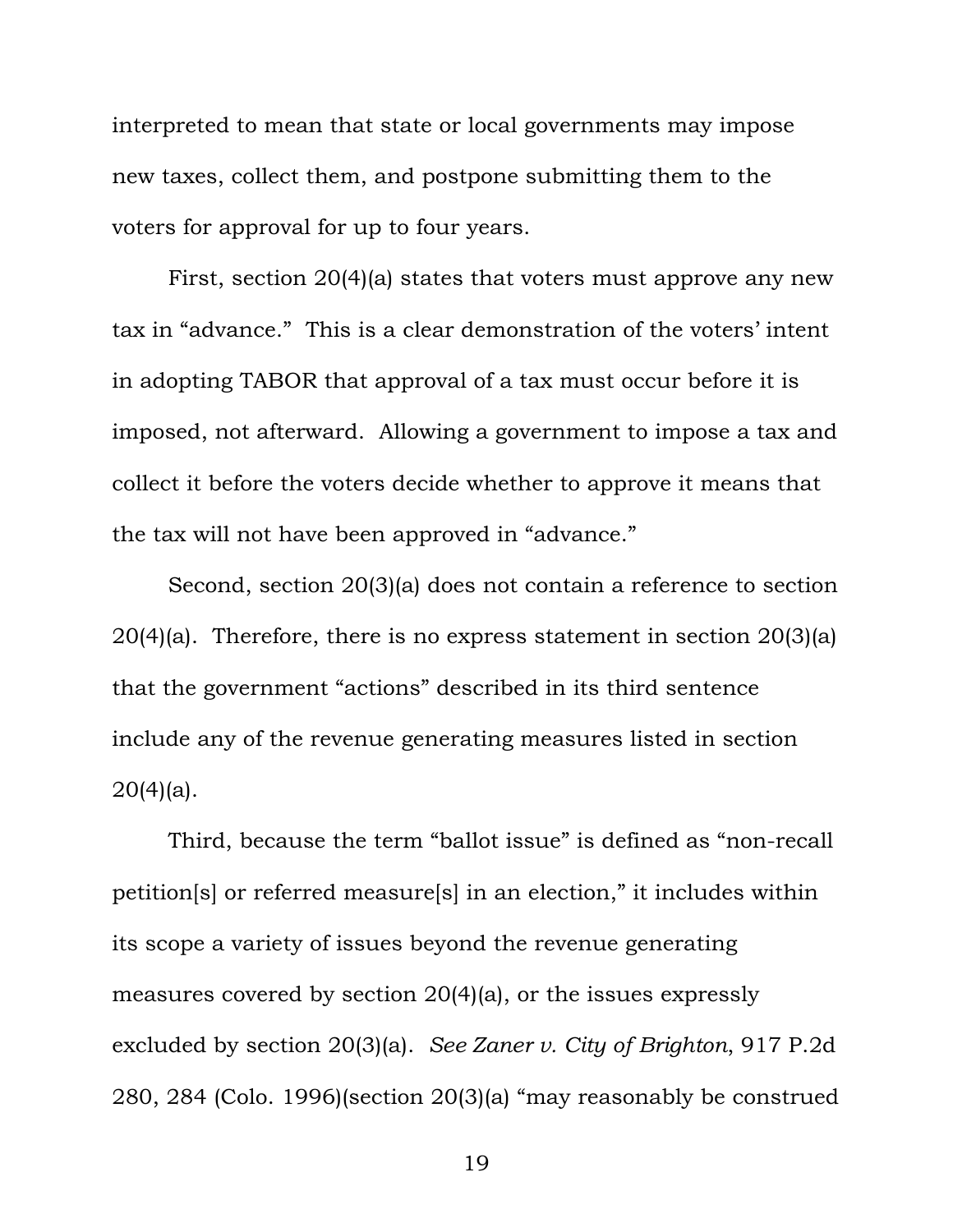to apply only to issues of government financing, spending and taxation" governed by TABOR, "and to have no bearing on the people's ability to schedule special elections on local measures not affected by" TABOR). Thus, the second and third sentences of section 20(3)(a) will retain meaning and applicability when applied to ballot issues that do not include the revenue generating measures contained in section 20(4)(a).

Fourth, section 20(4)(a) specifically requires voter approval of new taxes in advance unless one of two exceptions exist. The first exception is triggered "[w]hen annual district revenue is less than annual payments on general obligation bonds, pensions, and final court judgments." Then, TABOR section 20(1) suspends the requirement of advance voter approval of a new tax "to provide for the deficiency."

The second exception is found in TABOR section 20(6). This section allows a government, subject to enumerated conditions, to impose an emergency tax, without first submitting it to the voters, that will automatically expire unless approved by the voters at the next election.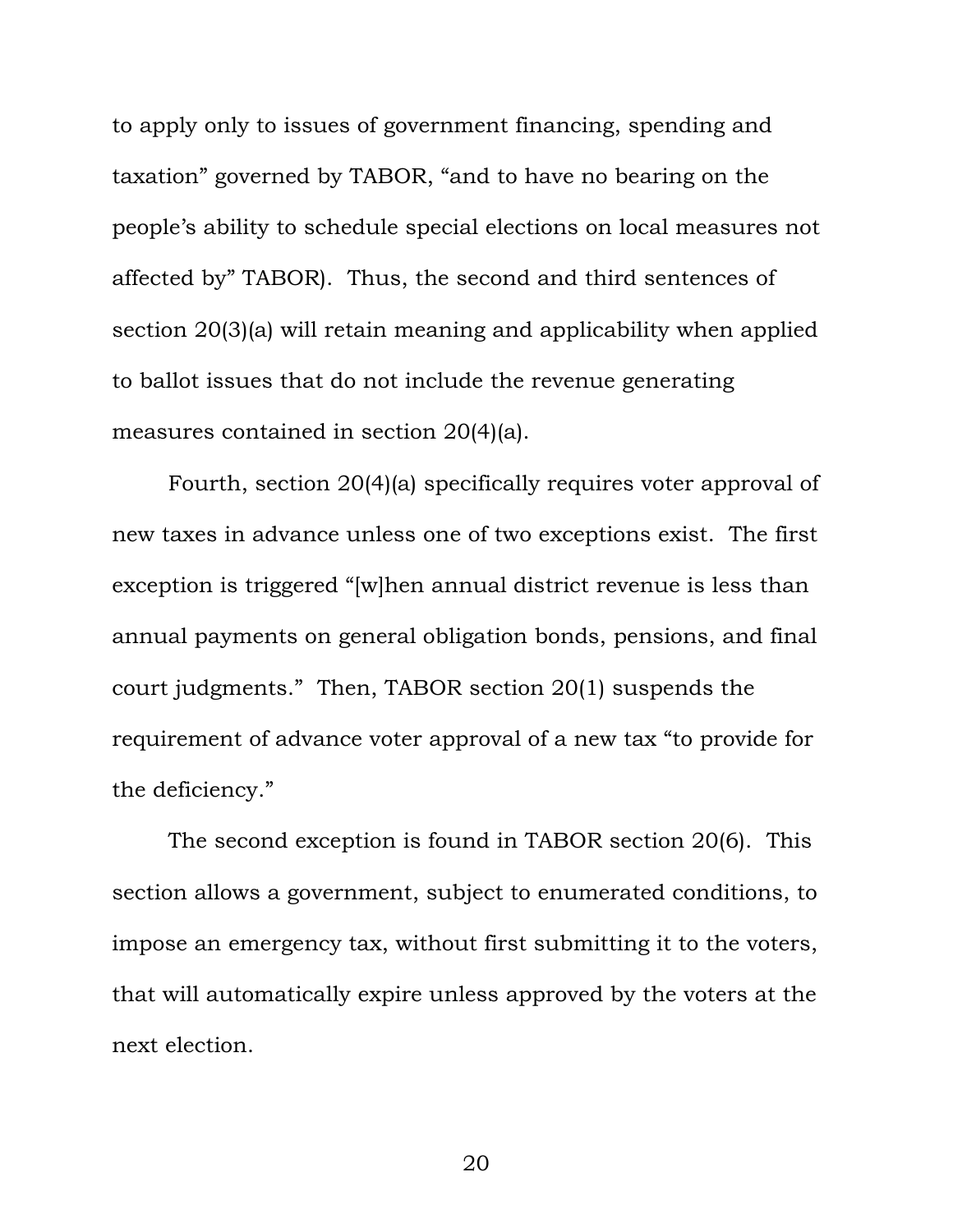The presence of these clearly articulated exceptions to the requirement that all new revenue generating measures must be approved by the voters in advance indicates that section 20(3)(a) was not designed to create, by inference, a third exception. *See Riley v. People*, 104 P.3d 218, 221 (Colo. 2004)(when construing a statute, the existence of one exception is generally construed as excluding others). By reading section 20(3)(a) in this manner, we remove any potential conflict between sections 20(3)(a) and 20(4)(a) and harmonize them. *See Bickel*, 885 P.2d at 229 ("an interpretation which harmonizes different constitutional provisions is favored").

Last, based on TABOR's emphasis on voter approval obtained in advance of the imposition of new taxes, we conclude that an interpretation of TABOR which requires an election to approve a new tax in advance reasonably restrains government more than the interpretation the City proposes. If we were to adopt the City's interpretation of section 20(3)(a), governments could impose new taxes, and collect and spend the revenue generated by the taxes, for up to four years before submitting them to the voters for approval. This would allow government growth without an election, and, thus,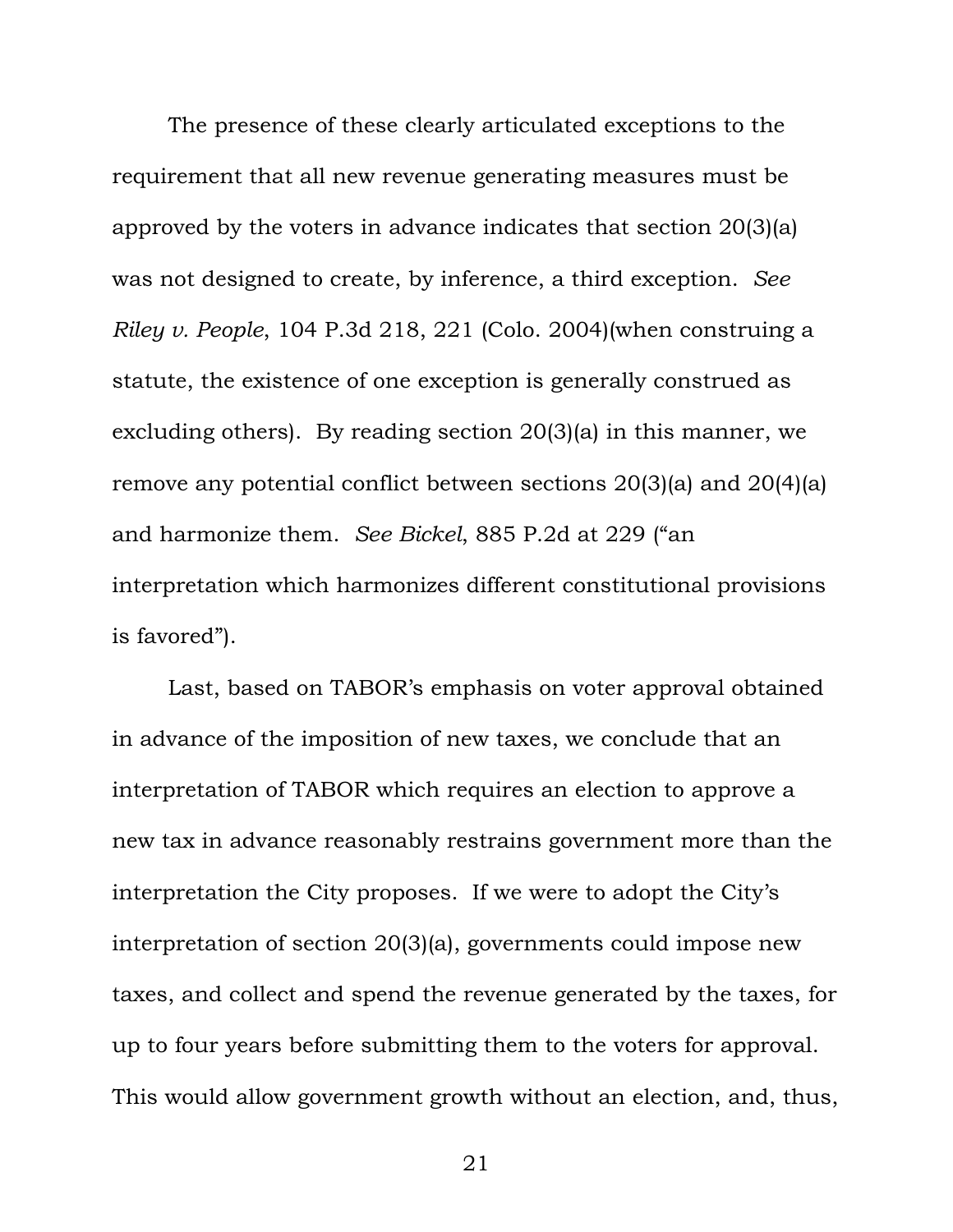without the consent of the voters that is the axis around which TABOR spins. *See Bickel*, 885 P.2d at 226 (TABOR limits the power of the people's elected representatives).

We conclude that section 20(3)(a) did not authorize the City to impose a new tax and seek the voters' approval for it afterward. Thus, the City's argument that the voters retroactively "ratified" the 2003 ordinance by approving the 2006 ordinance is not persuasive because we have concluded that TABOR does not permit retrospective approval of new taxes.

#### III. Conclusion

We conclude that the City's voters approved a new use tax on all tangible personal property in 2006. We further conclude that this approval was not retrospective. Therefore, the City was not entitled to collect from HCA a use tax on tangible personal property, except for construction and building materials, for the period between 2003 and July 21, 2006, the date when the 2006 ordinance became effective. Accordingly, we affirm the district court's judgment that the City must refund to HCA the excess use tax collected during this period, along with ten percent "annual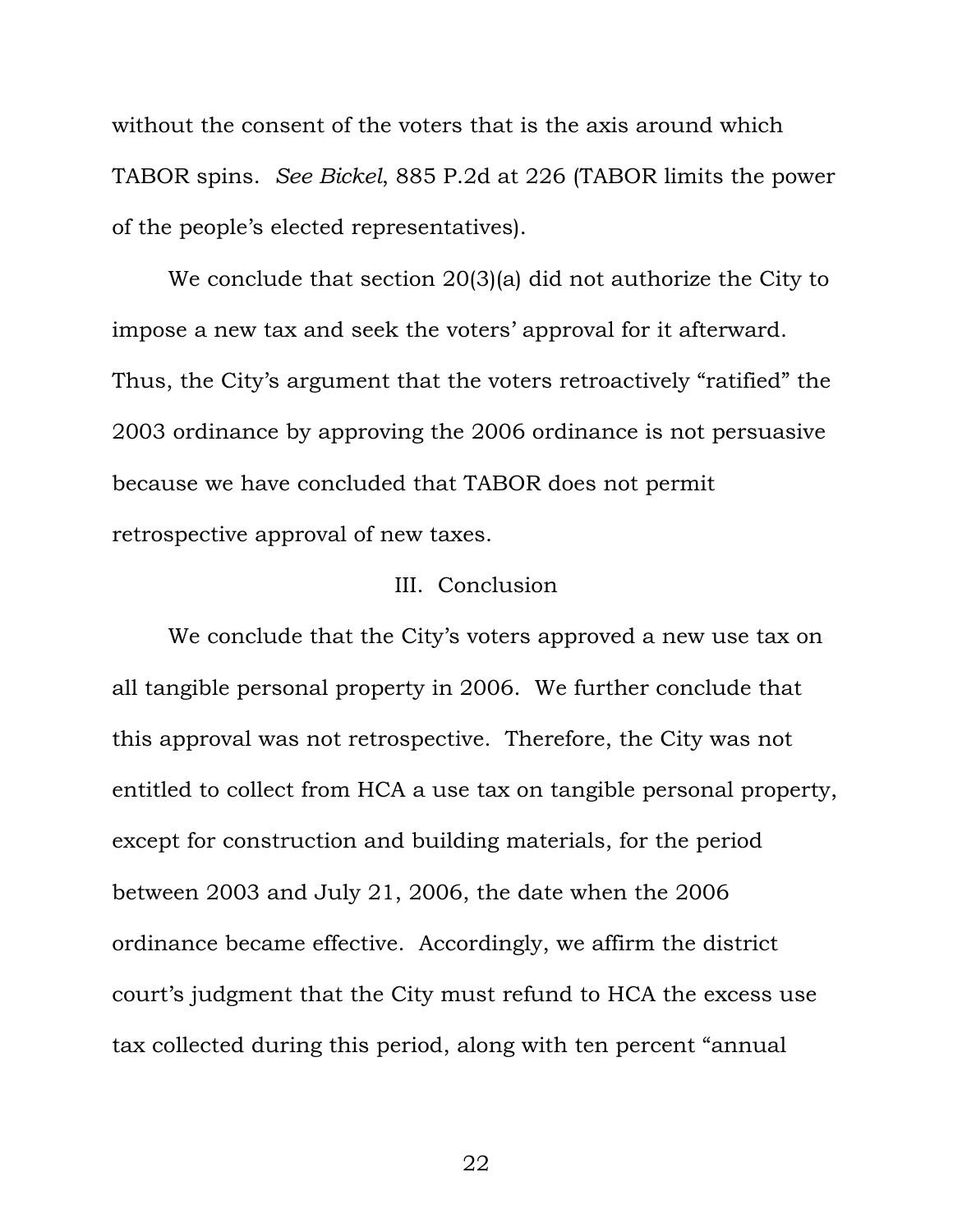simple interest from the initial conduct." Colo. Const. art. X, § 20(1).

We also affirm the district court's award of attorney fees and costs to HCA. HCA requests an award of attorney fees and costs on appeal. We conclude that, because HCA has prevailed in all respects in this appeal, HCA is entitled to attorney fees and costs on appeal. *See City of Wheat Ridge v. Cerveny*, 913 P.2d 1110, 1115 (Colo. 1996)(the determination whether a successful plaintiff in a TABOR case "should be allowed to recover attorney fees is discretionary"). Therefore, under C.A.R. 39.5, we remand to the district court to determine what those fees and costs should be. In conducting this analysis, the district court should employ the factors set forth in *Cerveny*. *Id*. at 1115-16.

Because we have concluded that the City was not authorized by TABOR to impose a use tax on all tangible personal property between 2003 and 2006, we need not consider whether the City's retroactive levying of the excess use tax violates either the Fourteenth Amendment or Colorado Constitution article II, section 11.